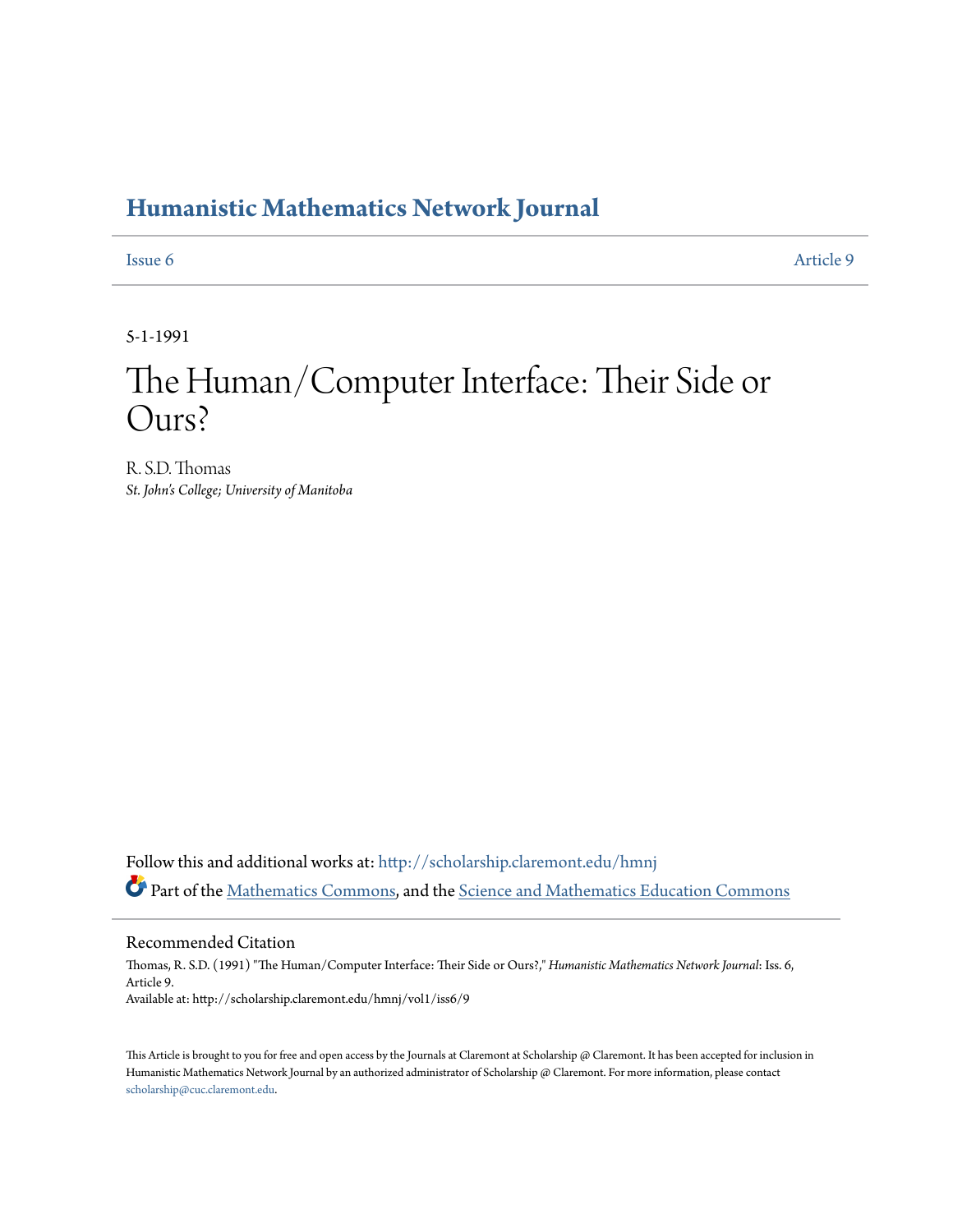## THE HUMAN/COMPUTER INTERFACE: THEIR SIDE OR OURS?

R.S.D. Thomas **St John's College** Winnipeg, Manitoba. Canada R3T2M5 and Department of Applied Mathematics University of Manitoba Winnipeg, Manitoba, Canada R3T2N2

The much touted user-friendliness of computers, like any other aspect of popular culture, has presuppositions underlying it. In particular. it presupposesthat there is a human/computer interface and that humans are on the side opposite to the computers. This essay is concerned with this possibly erroneous presupposition.

Because I can think of no better way to introduce my subject, I am going to approach it chronologically. Two things happened to me at the beginning of February that prompted the considerations I am sharing with you. Let me tell you about them.

I was shown an examination question that was well worded but about unfamiliar material. It had to do with positions on the surface of the earth and the position of the rising sun on the horizon. The careful wording was spoiled by the accompanying diagram, which included a circle apparently representing a sphere.The sphere was not the surface of the earth, but rather the celestial sphere viewed eitherfrom an unnatural position outside itorfrom the almost equally impossible position on it opposite the zenith.The labels 'equator' and 'north pole' did nothing to distinguish the diagram from one of the earth. We are all familiar with badly posed problems, but I was struck forcefully by this one because I had not posed it badly myself.

Posing a problem badly is a standard way to make a problem difficult. It is notorious that problems that problem solvers are called upon to solve in the so-called real world are badly posed, but I do not offer this fact as an excuse for unintentionally making problems hard by posing them ineptly. Other reasons that one finds difficulty in interpreting a problem are that the mathematics or the area of application is untamiliarorthatone does not grasp what the problem states or asks. The student too can be inept. It is equally notorious that 'if Johnny has five marbles and loses two, how many marbles has Johnny left?' is more likely to produce an incorrect answer than  $5 - 2 = ?$ .' Even when there is familiarity with the subject matter and the mathematics, the problem is well posed,

and the student understands the problem, the hated 'word problems' are more difficult than five minus two.

My second jolt came from two students appealing grades of C and F in an applied-mathematics course. The student appealing the grade of C enclosed with her appeal a transcript of her high-school marks. It revealed steadily and substantially dropping marks in mathematics and low marks in English. She complained, as did the student appealing the grade of F, that she had worked very hard at the mathematics (induction, sequences, equations, trigonometry, and complex numbers) but that she had been hindered in obtaining the grade her effort deserved by her marks on term tests that had not been fair tests of 'mathematical principles' but instead had required 'interpretation.' I am enormously grateful for these students' causing me to focus on what precisely they were complaining of, which was that they - both native speakers of English - were required to understand a couple of English sentences, see what mathematics in the course was involved, and do it. Term tests in other sections of the course, they alleged, asked questions of a purely computational character, and these two students felt that they had been disadvantaged by the disparity in the term tests, having written a common final examination with the other sections.

These students were insisting - with some asperity - that it was unfair that I had demanded that they think as well as calculate. Not original creative thought, not even the less original creative thought of problem solving, but merely the thought of perceiving in some words an intelligible structure from a small list of intelligible structures on which they were being tested. They did not claim that it was not obvious what to do once they understood what the problems were about. They were claiming immunity on account of what I called above 'student ineptness.' They were claiming as a grievance that I had asked them to do the translation from Johnny's marbles to five minus two.This jarred me into considering seriously whether this was unfair.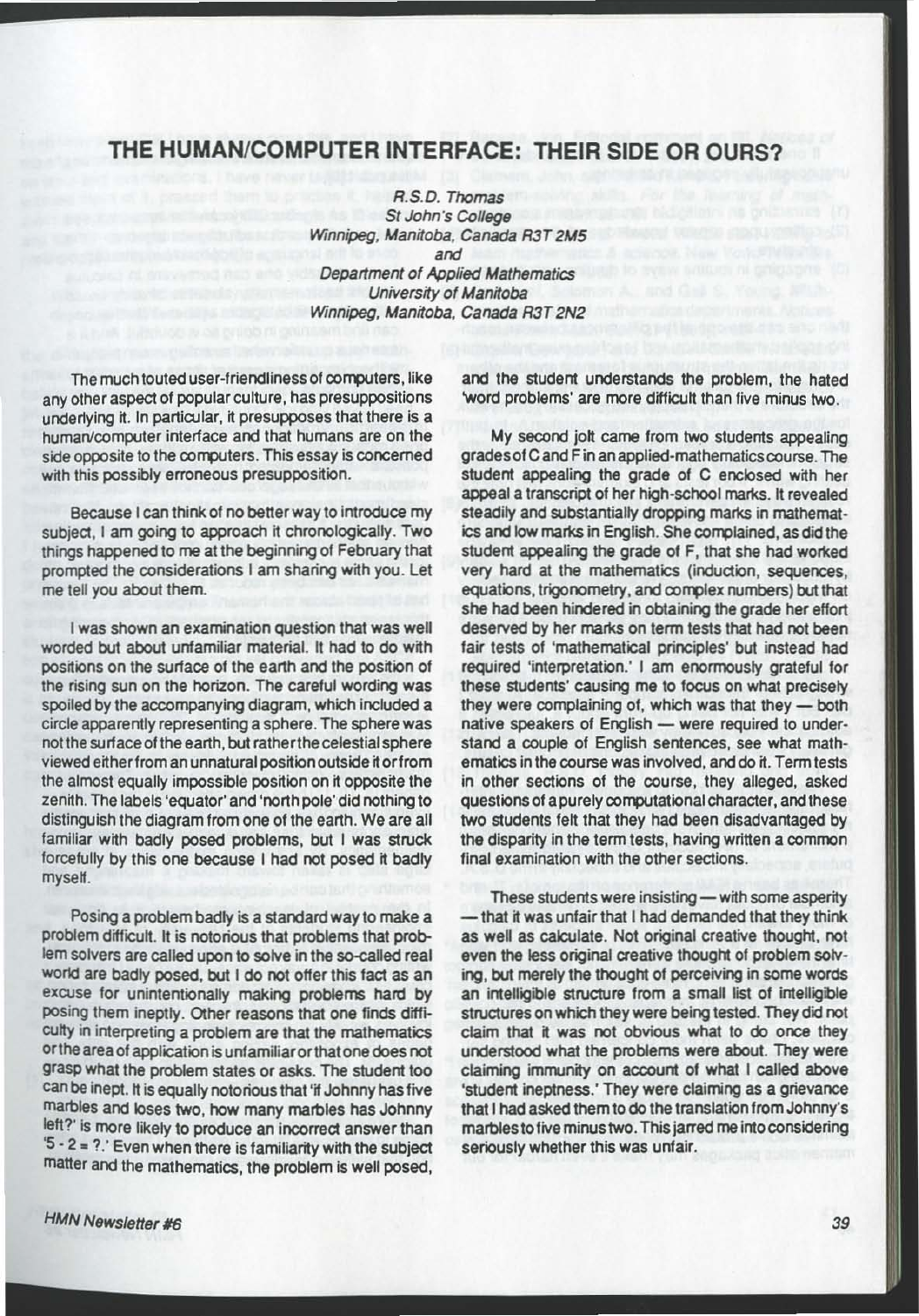If one takes the process that these students were unsuccessfully engaged in as being:

- (1) extracting an intelligible structure from a context,
- (2) calling upon a prior knowledge of that intelligible structure,
- (3) engaging in routine ways of dealing with that structure.

then one can see one of the differences between teaching applied mathematics and teaching pure mathematics. In the latter. the structure is foremost and the others are there for the sake of learning about it; in the former, the structure is there to supply the necessary framework for the processes of extraction and solution.<sup>\*</sup> In both cases, teaching is primarily about the structure, since the structure is logically prior to its extraction and to ways of dealing with it. If our tests and examinations test only the routine ways of performing calculations (3), pernaps intended to test a knowledge 01 content (2), but ignore 'applications' (1), then we are testing only what the students will do - after the examination is over - only by calculator or computer. We will be testing them solely on what they do not need to do and ignoring what it is increasingly important that they be able to do if they are not to be replaced by machines.

My students were complaining that I put them on the wrong side of the human/computer interface. At least I did! But I was not being up-front about it, just doing it automatically because they were my students. You can't get away from those presuppositions of popular culture.

Having returned now to the human/computer interface, I should say the little I want to say about computers: my subject is human. In the past decade, there has been a movement to take account of the availability of computers , especially in calculus and especially in the U.S.A. There has been a ICMI conference on the topic [1, 7], and a number of books have been written that make a gesture or more toward the fact that some students of calculus have access to a computer. This is inevitable, and with time it may become more generally not just a marketing gimmick but something more substantial, as for instance with David A. Smith's Interface: Calculus and the computer. Not being in the U.S.A. and not teaching much calculus, I have been more concerned with getting students on top of the capabilities of their pocket calculators and have been thinking that the availability of computers is far more significant to algebra than to calculus. It is in algebra particularly that Jon Barwise [2] has drawn attention to the problem of Miles, namely 'that symbolic mathematics packages may make it even harder for our

students to understand the meaning of mathematics,' As Miles put it [9],

Use of an algebra utility can eliminate the need to know the words and usage of algebra - the core of the language of applicable mathematics. Unquestionably one can persevere in calculus on this basis - many students already do so without benefit of algebra utilities. Whether one can find meaning in doing so is doubtful. And it is a serious question whether colleges can prosper without imparting a greater sense of meaning to their curricula.

In the terms I introduced above, computer power renders one's routine ways of dealing with mathematical structure possible without knowing that intelligible structure, but without that knowledge one cannot seek and find the structures in their non-mathematical contexts. This renders the structures invisible as well as meaningless. Applied mathematics becomes impossible to a human for the same reason as it is impossible to a computer: the mathematics has been reduced to software. The human has slipped across the human/computer interface. I see this as a danger to be combatted. (On meaning in mathematics, see [8] and [12].)

On a more humane side, another educational movement has spawned meetings and now a book. Writing to learn mathematics & science (4). Both the Humanistic Mathematics Network and other organizations have been exploring ways of engaging students in the learning of mathematics, including writing about it, Three recent papers [6, 10, 11] have drawn attention to the benefits even if only to their ability to write  $-$  of having students write about what they are doing when they are doing mathematics. By embedding mathematics in prose a large step is taken toward making it meaningful and something that can be recognized outside the classroom. In the context of teaching mathematics 10 first-year engineering students at the University of Manitoba, it might be possible to combine efforts with their technicalwriting course in a way not wholly unlike Duke University's course, Introductory calculus with digital computation, Which, as the title indicates , involves computers, but also involves weekly lab reports including from one 10 three pages 01 expository writing along with the data and graphs  $[6]$ . The possibility of benefits to both courses  $$ and ultimately the students - merits investigation.

More universally, my students' complaint has brought home to me, as well intentioned things I have read have not, that we need to encourage the hated interpretation.